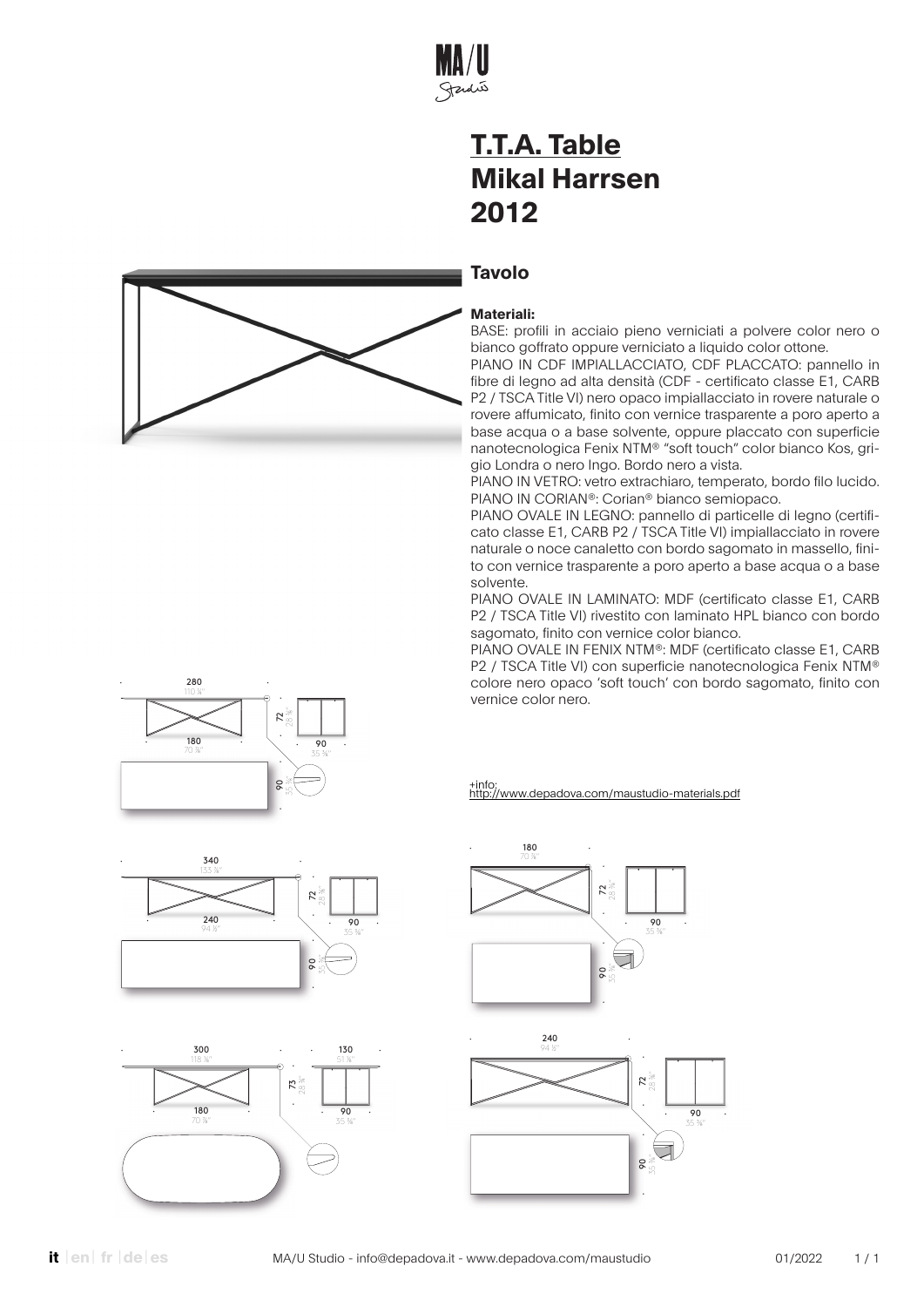

#### **Table**



BASE: profiles in solid steel, powder-coated (embossed black or white) or liquid painted (brass).

TOP IN CDF VENEER, CDF COATED: matt black high-density wood fibres panels (CDF - class E1, CARB P2 /TSCA Title VI certified), veneered in natural or smoked oak, then finished with transparent open-pore water-based or solvent-based coating; or coated in "soft touch" Fenix NTM® (nanotechnology surface) in Kos white, Londra grey or Ingo black. Visible black edge.

TOP IN GLASS: extra clear glass, tempered, with polished edge. TOP IN CORIAN®: semi-matt white Corian®.

WOOD OVAL TOP: wood particle board panels (class E1, CARB P2 / TSCA Title VI certified) veneered in natural oak or Canaletto walnut, with shaped edge in solid wood, finished with transparent open-pore water-based or solvent-based coating.

LAMINATE OVAL TOP: MDF (class E1, CARB P2 / TSCA Title VI certified) coated with white HPL laminate, with shaped edge, finished with white paint.

OVAL TOP IN FENIX NTM®: MDF (class E1, CARB P2 / TSCA Title VI certified) with nanotechnological black matt "soft touch" FENIX NTM® surface, with shaped edge, finished with black paint.





· 340 · 133 7⁄8" 28 3⁄8" · 72 ·  $240$ · 90 · 94 ½" 35 3⁄8" · 90 ·  $\tilde{Q}$ 35 3⁄8"

· 300 · 118 1⁄8" · 180 · 70 7⁄8" ·<br>28 <sub>¾</sub><br>.  $\overline{90}$ 35 3⁄8" · 130 · 51 1⁄8"



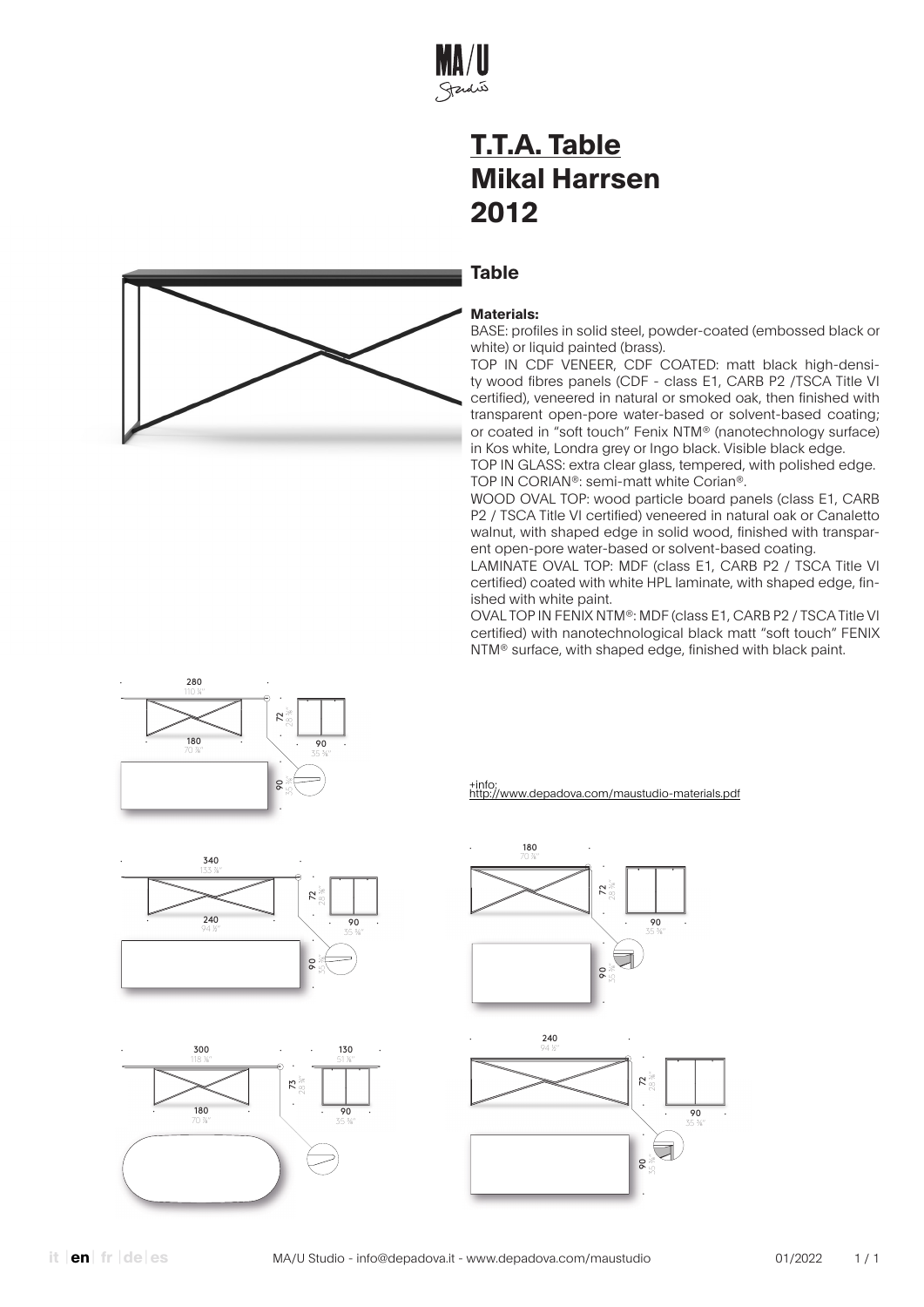

#### **Table**



BASE: profilés en acier plein peints à poudre couleur noir ou blanc gaufré ou laqué liquide couleur laiton.

DESSUS EN CDF PLAQUÉ, CDF REVÊTU: panneau en fibres de bois à haute densité (CDF - certifié classe E1, CARB P2 / TSCA Title VI) noir mat plaqué en chêne naturel ou chêne fumé, fini avec peinture transparente à pores ouverts à l'eau ou à base de solvant, ou plaqué avec surface nanotechnologique Fenix NTM® "soft touch" couleur blanc Kos, gris Londra ou noir Ingo. Chant noir apparent.

DESSUS EN VERRE: verre extraclair, trempé, bords polis.

DESSUS EN CORIAN®: Corian® blanc semi-mat.

DESSUS OVALE EN BOIS: panneau de particules de bois (certifiée classe E1, CARB P2 / TSCA Title VI) plaqué en chêne naturel ou noyer noir canaletto avec bord gabarié en massif, fini avec peinture transparente à l'eau ou à base de solvant.

DESSUS OVALE EN STRATIFIÉ: MDF (certifiée classe E1, CARB P2 / TSCA Title VI) revêtu avec stratifié HPL blanc avec bord gabarié, fini avec peinture couleur blanc.

DESSUS OVALE EN FENIX NTM®: MDF (certifiée classe E1, CARB P2 / TSCA Title VI) avec surface nanotechnologique Fenix NTM® couleur noir mat 'soft touch' avec bord gabarié, fini avec peinture couleur noir.









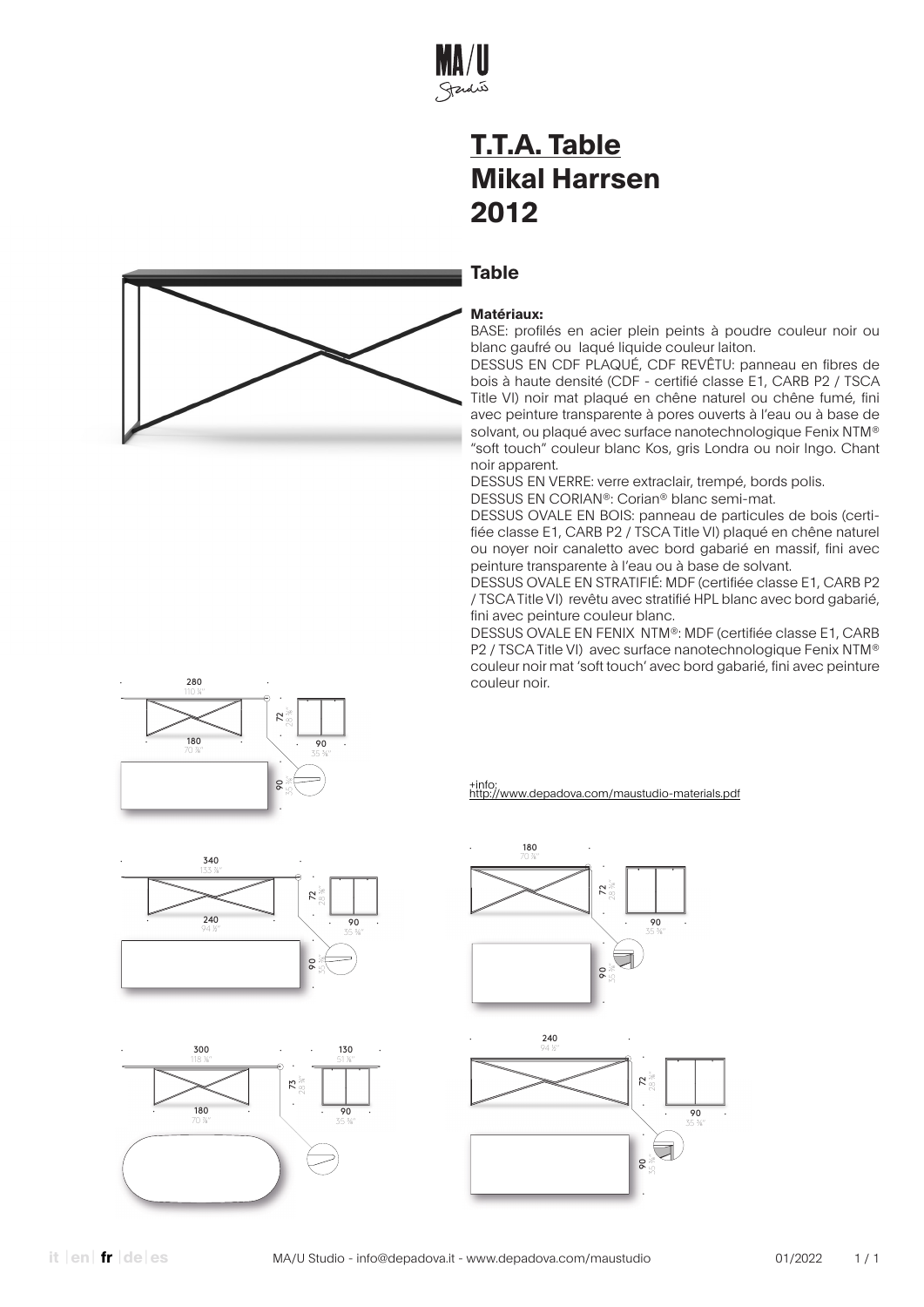

### **Tisch**



UNTERGESTELL: Profile aus massivem Stahl, pulverlackiert (schwarz oder weiß gaufriert) oder nasslackiert (Messing).

TISCHPLATTE AUS CDF FURNIERT, CDF BESCHICHTET: Paneel aus kompakt verdichteter, matt schwarz eingefärbter Faserplatte (CDF - zertifiziert Klasse E1, CARB P2 / TSCA Title VI), furniert in Natureiche oder Räuchereiche, mit transparentem offenporigem Lack auf Wasser- oder Lösemittelbasis als Endbehandlung. Oder beschichtet mit schwarzer nanotechnologischer Oberfläche Fenix NTM® "soft touch" Farbe weiß Kos, grau Londra oder schwarz Ingo. Sichtbare schwarze Kante.

TISCHPLATTE AUS GLAS: extrahelles gehärtetes Glas, geätzt, mit geschliffener Kante poliert.

TISCHPLATTE AUS CORIAN®: Corian® halbmatt weiß.

OVALE TISCHPLATTE AUS HOLZ: Paneel aus Holzspanplatte (zertifiziert Klasse E1, CARB P2 / TSCA Title VI), furniert in Natureiche oder Nussbaum Canaletto mit geformter Massivholzkante, mit transparentem offenporigem Lack auf Wasser- oder Lösemittelbasis als Endbehandlung.

OVALE TISCHPLATTE AUS FENIX NTM®: MDF (zertifiziert Klasse E1, CARB P2 / TSCA Title VI) verkleidet mit weißem HPL-Laminat. Geformte Kante, endbehandelt mit weißem Lack.

OVALE TISCHPLATTE AUS FENIX NTM®: MDF (zertifiziert Klasse E1, CARB P2 / TSCA Title VI) mit mattschwarzer nanotechnologischer Oberfläche Fenix NTM® "soft touch". Geformte Kante, endbehandelt mit schwarzem Lack.





· 300 · 118 1⁄8" · 180 · 70 7⁄8" ·<br>28 <sub>¾</sub><br>. · 90 · 35 3⁄8" · 130 · 51 1⁄8"